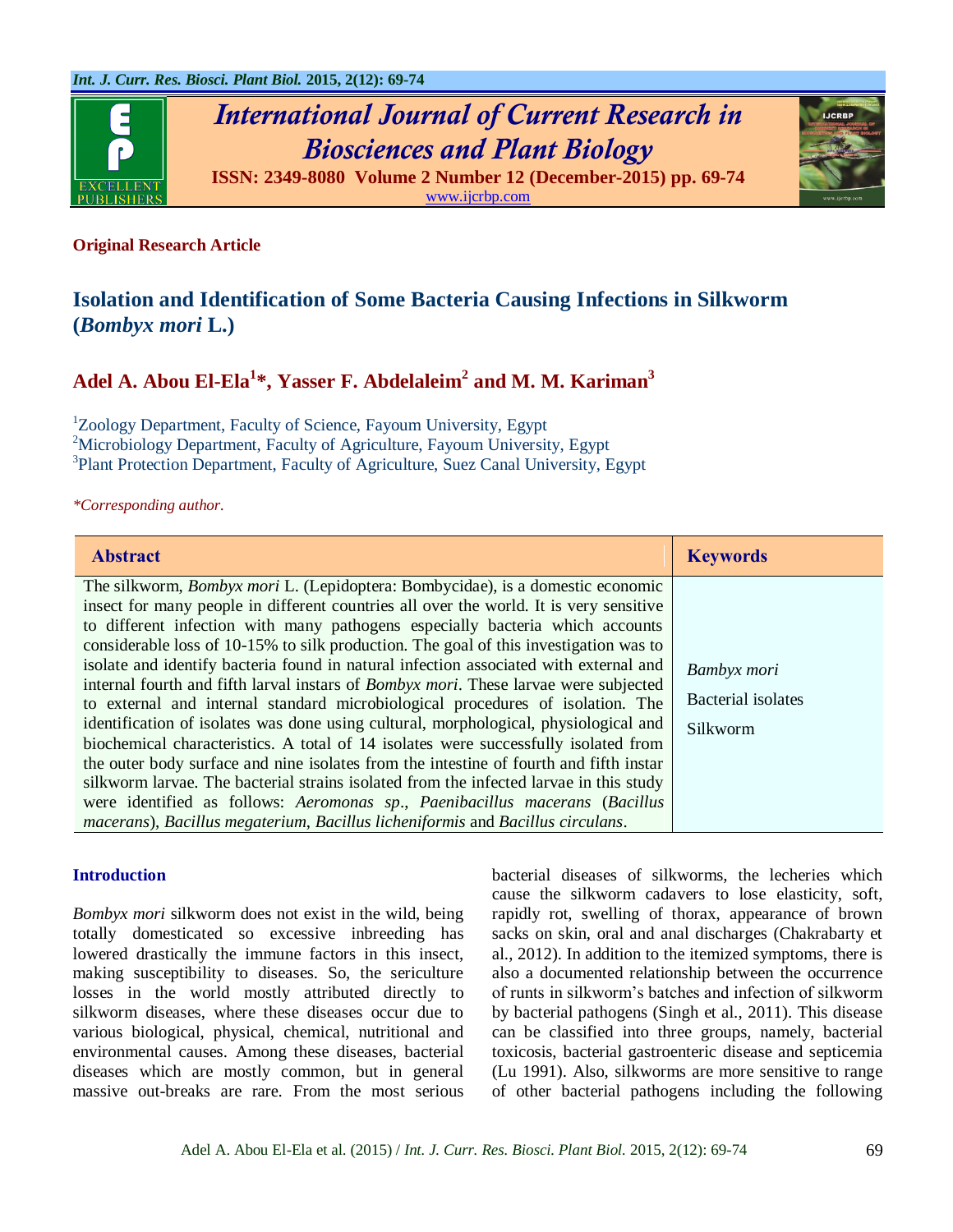#### *Int. J. Curr. Res. Biosci. Plant Biol.* **2015, 2(12): 69-74**

genera: *Bacillus*, *Serratia, Streptococcus, Staphylococcus, Enterobacter, Aeromonas and Pseudomonas*. The virulence of these bacteria to silkworm differ and course of disease is not uniform (Jiao et al., 2013).

Often rely isolation methods and identify the bacteria associated with the insects on the bacteria within the intestines only (Wei et al., 2011), or within the outer body surface, gut and whole body of insect (Chen and Huang 2008 and Femi et al., 2014).

During the sericulture of the insect we noticed that, the dead or moribund diseased from fourth or fifth larval instar have abnormal symptoms such as change in color into brown and black, cessation of feeding, loss of body luster, flaccidity, sluggishness and exiting of fluid from the anal lip and rectal protrusion (Fig. 1). These larvae were removed and stored in sterilized tightly closed vials at 4°C in refrigerator until they had been needed for complete the isolation and identification techniques for associated bacteria.

So, in the present investigation an attempt was made to isolate, characterize, describe and identify unknown bacteria associated with fourth and fifth larval instars of silkworm, using biochemical, morphological and physiological tests.





## **Materials and methods**

#### **Collection of larvae**

Healthy and diseased fourth and fifth larval instars of silkworms, *B. mori* were collected from Sericulture Laboratory of the Plant Protection Department, Faculty of Agriculture, Suez Canal then preserved in aseptic plastic containers and transported to Microbiology Department, Faculty of Agriculture, Fayoum University to complete the isolation and identification of associated bacteria with silkworm larvae.

#### **Isolation techniques of associated bacteria**

Bacteria associated with the above-mentioned larvae of the fourth and fifth instars of silkworm were isolated according to two main techniques:-

# **Outer body surface method**

In order to reveal any bacteria associated with the subjected larvae, each of the refrigerated individuals was examined through 24-72 h from the time of storage under aseptic conditions where the larvae were sterilized by dipping in 2% sodium hypochloride (10% commercial solution) for 3-5 min, then passed through five separate washing with sterile distilled water (Campbell and Rodgwaite, 1971 and Femi et al., 2014). For insuring the appropriate surface sterilization, checks were made by spreading the washing solution on nutrient agar medium using the spread plate method and incubated at 30°C. Sterilized larvae were dried between two sterilized filter papers, cultured on nutrient agar medium in Petri-dishes of 9 cm. diameter, then incubated at 37°C for 24 h. Incubated dishes were daily observed inspected bacterial colonies which purified and stored on slants of EPPXOPRBTE media at 4°C and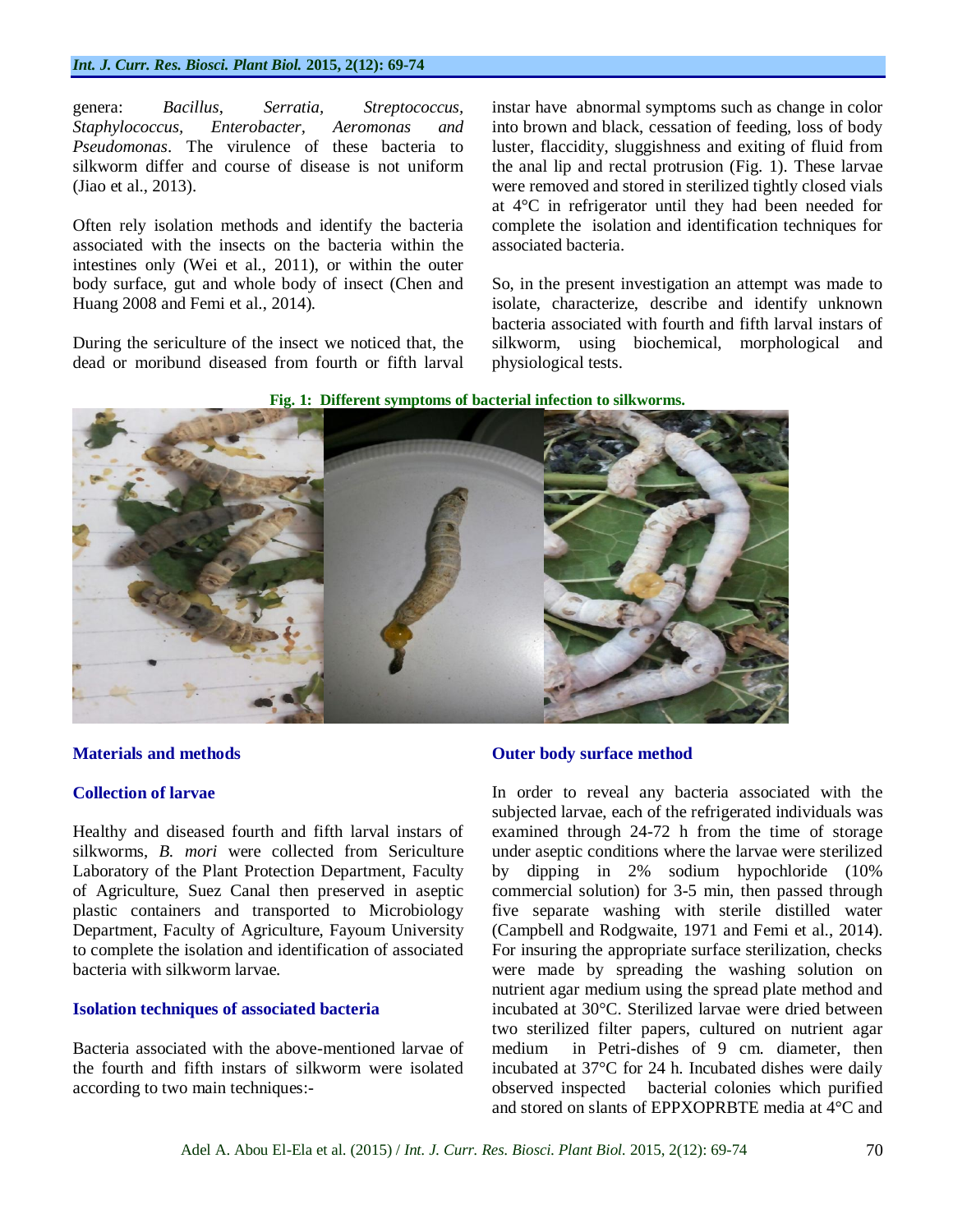cultured periodically and used for the subsequent experiments. Healthy silkworms larvae were subjected to the same procedures of isolation for the expected dormancy of bacteria.

### **Gridding method**

Cadaver that has been previously surface- sterilized was ground with mortar and pestle in 10 ml sterile saline water there aliquot of the suspension was taken for serial dilutions up to  $10^{-6}$ . Opoint one ml of the suspension was inoculated onto nutrient agar media and incubated at 37°C for 48 h then the growing cultures were examined for the presence of different bacterial colonies. Distinct colonies were subsequently isolated for further processing (Nataraju et al., 2005 and Ganesh, 2013). The isolates obtained from the above mentioned two procedures were coded from which such isolates were obtained.

# **Identification tests**

Morphological, biochemical and physiological characterization tests were carried out to identify the bacterial isolates as given hereunder.

Bacterial cells from typical colonies were scrapped after observation with a light microscope from the agar surface and suspended in sterilize tap water. The morphological characteristics of these isolates were limited to colony shape and properties, cellular morphology, Gram staining, spore formation and motility. The physiological-biochemical characteristics were oxidase, catalase, Voges-Proskauer, methyl red,

indole, glucose fermentation test, hydrogen sulfide production, and hydrolysis of starch (Dong and Cai 2001). Also enzyme activities were investigated, using the API-ZYM system (API BióMerieux, Marcy l'Etoile, France) according to the manufacturer's instructions. Finally, the isolates were identified according to Bergey's Manual of Systematic Bacteriology (Holt, 2005) and by use API 20N Kit and Carbohydrates fermentation patterns API 50 CHB Kit (Biomèrieux, Marcy l´Etoile, France) for complete the identification process of gram negative and gram positive isolates, respectively.

# **Results and discussion**

#### **Isolation of bacteria**

Results of isolation methods described above gave total of 14 isolates which successfully collected from the outer body surface and nine isolates were collected from the intestine of fourth and fifth instar silkworm larvae. These isolates were classified into five phenotypes based on the colony shape and properties, cellular characteristics, gram stain, spore- formation and motility. they were given code isolates the first two characters in the silkworm next to the serial number SW1, SW2, SW3, SW4 and SW5. Results of morphological characterization of bacterial isolates are presented in Table 1showed that, SW2, SW3, SW4 and SW5 isolates were G+ bacteria while the isolate SW1 was G- bacteria. SW1, SW2 and SW5 isolates were facultative anaerobic while SW3 and SW4 isolates were aerobic. The isolates SW1, SW2, SW4 and SW5 were motile while isolate SW3 was not, respectively.

| Table 1. Mol photogical characterization of bacterial isolates if only <i>b</i> , <i>mort</i> , |                                  |                  |                           |             |              |                 |  |
|-------------------------------------------------------------------------------------------------|----------------------------------|------------------|---------------------------|-------------|--------------|-----------------|--|
| <b>Bacterial</b>                                                                                | <b>Colony shape and</b>          | <b>Cellular</b>  | <b>Oxygen requirement</b> | <b>Gram</b> | <b>Spore</b> | <b>Motility</b> |  |
| isolate                                                                                         | properties                       | characteristics  |                           | stain       | formation    |                 |  |
| SW1                                                                                             | Punctiform, Pink, Slime          | <b>Short Rod</b> | Facultative anaerobic     |             |              |                 |  |
| SW2                                                                                             | Irregular, White, Rough          | Rod              | Facultative anaerobic     |             |              |                 |  |
| SW3                                                                                             | Circular, Orange, Slime          | Rod              | Aerobic                   |             |              |                 |  |
| SW4                                                                                             | Circular, White, Buttery         | Rod              | Aerobic                   |             |              |                 |  |
| SW5                                                                                             | Punctiform, Bright red,<br>Cream | Rod              | Facultative anaerobic     |             |              |                 |  |

**Table 1. Morphological characterization of bacterial isolates from** *B. mori***.**

# **Biochemical and physiological characterization of bacterial isolates**

Results of the biochemical and physiological characterization of isolates are presented in Table 2. The isolates were found to diverseand differs in ability of different isolates fermentation of sugars. While similar

in ability to utilize-Arabinose, Trehalose, Inulin and Glycogen. All isolates produced peroxidase and were negative for the Voges-Proskauertest, L-Arabinose, Inulin and α-fucosidase. Positive for the production of esterase (C4), Esterase Lipase (C 8) and Trypsin: the isolated bacteria fermented Esculin, Mannitol, Sorbitol and Lactose (Table 2).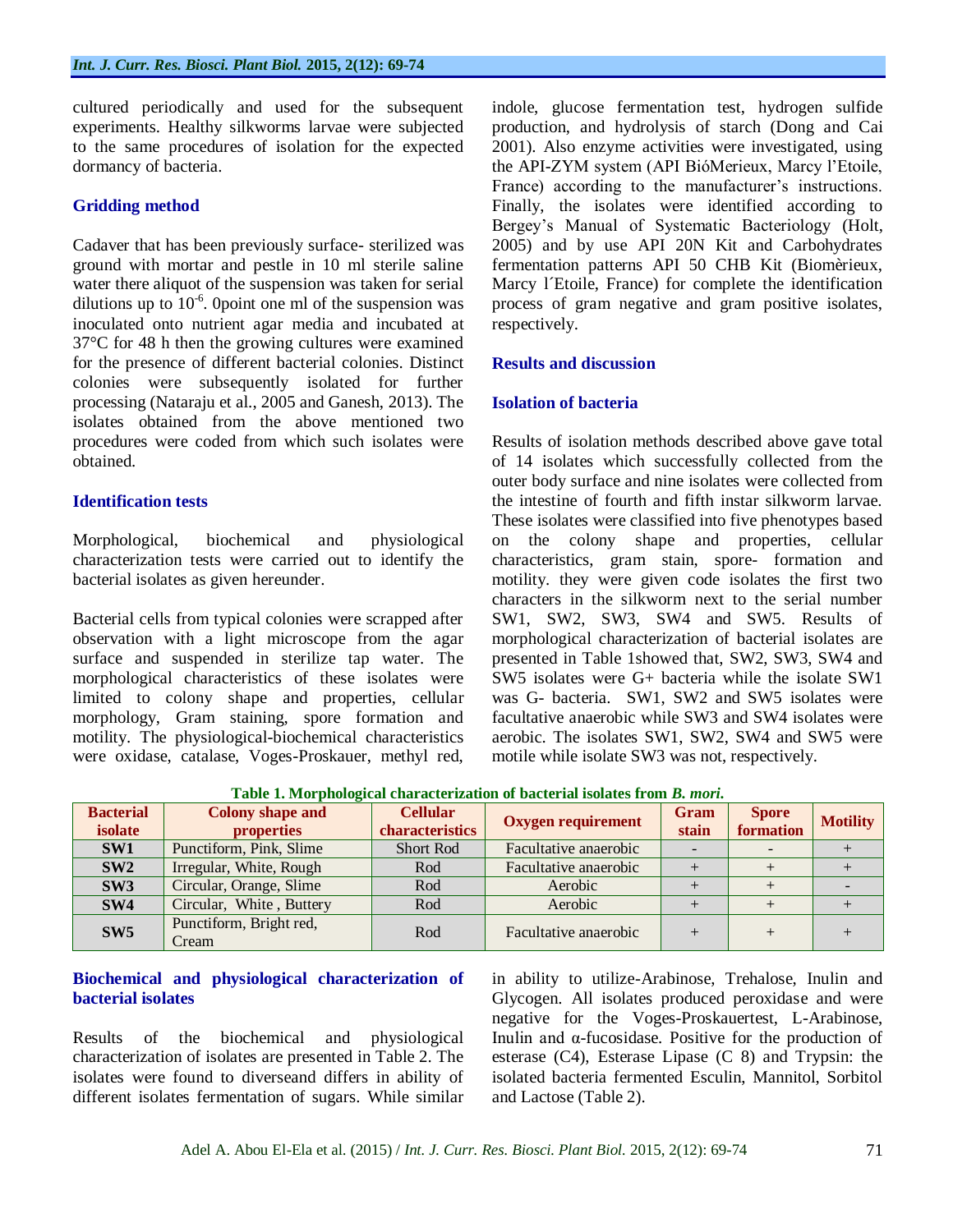| No.            | <b>Characteristics</b>                | <b>Bacterial isolates</b>        |                              |                  |                                  |                                  |  |
|----------------|---------------------------------------|----------------------------------|------------------------------|------------------|----------------------------------|----------------------------------|--|
|                |                                       | SW1                              | SW <sub>2</sub>              | SW <sub>3</sub>  | SW4                              | SW <sub>5</sub>                  |  |
| $\mathbf{1}$   | Oxidase                               | $\blacksquare$                   | $\ddot{}$                    |                  |                                  |                                  |  |
| $\overline{2}$ | Catalase                              | $\begin{array}{c} + \end{array}$ | $+$                          | $+$              | $\ddot{}$                        | $\begin{array}{c} + \end{array}$ |  |
| 3              | Vogas-Proskauar                       | ٠                                | $\blacksquare$               | ۰                |                                  | ٠                                |  |
| $\overline{4}$ | Hippurate                             | $^{+}$                           | $\ddot{}$                    | $+$              | $^{+}$                           | $^{+}$                           |  |
| 5              | Esculin                               | $\begin{array}{c} + \end{array}$ | $+$                          | $+$              | $\ddot{}$                        | $\begin{array}{c} + \end{array}$ |  |
| 6              | Pyrrolidonyl Arylamidase              | ٠                                | $+$                          | ٠                | $\ddot{}$                        | ۰                                |  |
| $\overline{7}$ | Alkaline Phosphatase                  | $\blacksquare$                   | $+$                          | $\blacksquare$   | $^{+}$                           | ۰                                |  |
| $8\,$          | Leucinearylamidase                    | ٠                                | $\blacksquare$               | ٠                |                                  |                                  |  |
| 9              | Arginine dihydrolase                  | $\boldsymbol{+}$                 | $\overline{+}$               | $+$              | $^{+}$                           | $^{+}$                           |  |
| 10             | Ribose                                | ٠                                | $+$                          |                  | $^{+}$                           | $\overline{+}$                   |  |
| 11             | L-Arabinose                           | ٠                                | $\qquad \qquad \blacksquare$ | ٠                |                                  | ۰                                |  |
| 12             | Mannitol                              | $\begin{array}{c} + \end{array}$ | $\overline{+}$               | $+$              | $^{+}$                           | $\pm$                            |  |
| 13             | Sorbitol                              | $\ddot{}$                        | $\ddot{}$                    | $+$              | $^{+}$                           | -                                |  |
| 14             | Lactose                               | $\boldsymbol{+}$                 | $+$                          | $+$              | $\ddot{}$                        | $\pm$                            |  |
| 15             | Trehalose                             | ٠                                |                              | ٠                |                                  | $^{+}$                           |  |
| 16             | Inulin                                | ٠                                | $\blacksquare$               |                  | $\blacksquare$                   | ٠                                |  |
| 17             | Raffinose                             | ٠                                | $\overline{+}$               |                  | $^{+}$                           | $\pm$                            |  |
| 18             | <b>Starch</b>                         | $\begin{array}{c} + \end{array}$ |                              | $+$              |                                  | ۰                                |  |
| 19             | Glycogen                              | $\blacksquare$                   |                              | $\blacksquare$   | $\blacksquare$                   | $^{+}$                           |  |
| 20             | Alkaline phosphatase                  | $\boldsymbol{+}$                 | $\overline{\phantom{a}}$     | $+$              |                                  | $\overline{+}$                   |  |
| 21             | Esterase (C4)                         | $\begin{array}{c} + \end{array}$ | $\overline{+}$               | $+$              | $^{+}$                           | $\overline{+}$                   |  |
| 22             | Esterase Lipase (C 8)                 | $\ddot{}$                        | $+$                          | $+$              | $^{+}$                           | $^{+}$                           |  |
| 23             | Lipase (C14)                          | $\pm$                            | $\qquad \qquad \blacksquare$ | $+$              | $\ddot{}$                        | $^{+}$                           |  |
| 25             | Valinearylamidase                     | $\begin{array}{c} + \end{array}$ | $^{+}$                       | $+$              | $\ddot{}$                        | $^{+}$                           |  |
| 26             | Cystinearylamidase                    | $\ddot{}$                        | $\ddot{}$                    | $+$              | $\ddot{}$                        | $^{+}$                           |  |
| 27             | Trypsin                               | $\boldsymbol{+}$                 | $\overline{+}$               | $\ddot{}$        | $\ddot{}$                        | $\pm$                            |  |
| 28             | $\alpha$ -chymotrypsin                | $^{\mathrm{+}}$                  | $\ddot{}$                    | $+$              | $\ddot{}$                        | ٠                                |  |
| 29             | Acid phosphatase                      | ٠                                |                              | $+$              | $\begin{array}{c} + \end{array}$ | $+$                              |  |
| 30             | Naphthol-AS-Bl-phosphohydrolases      | $+$                              | $\boldsymbol{+}$             | $\boldsymbol{+}$ | $\boldsymbol{+}$                 | $\begin{array}{c} + \end{array}$ |  |
| 31             | $\alpha$ -galactosidase               | ٠                                | $\ddot{}$                    | ٠                | $\ddot{}$                        | $\begin{array}{c} + \end{array}$ |  |
| 32             | $\beta$ -galactosidase                | ٠                                | $+$                          |                  | $\begin{array}{c} + \end{array}$ | $+$                              |  |
| 33             | $\beta$ -glucuronidase                | ٠                                | ۰                            |                  | -                                | $\begin{array}{c} + \end{array}$ |  |
| 34             | $\alpha$ -glucosidase                 | ٠                                | ٠                            | ۰                | ٠                                | $\begin{array}{c} + \end{array}$ |  |
| 35             | $\beta$ -glucosidase                  | ٠                                | $\ddot{}$                    | ٠                | ٠                                | ٠                                |  |
| 36             | $N$ -acetyl- $\beta$ -glucosaminidase | ۰                                | ۰                            | ۰                | ٠                                | $+$                              |  |
| 37             | $\alpha$ -mannosidase                 | $^{\mathrm{+}}$                  | ٠                            | ٠                | ۰                                | ۰                                |  |
| 38             | $\alpha$ -fucosidase                  | ٠                                |                              |                  |                                  |                                  |  |

**Table 2: Physiological and biochemical characteristics of bacterial isolates from** *B. mori***.**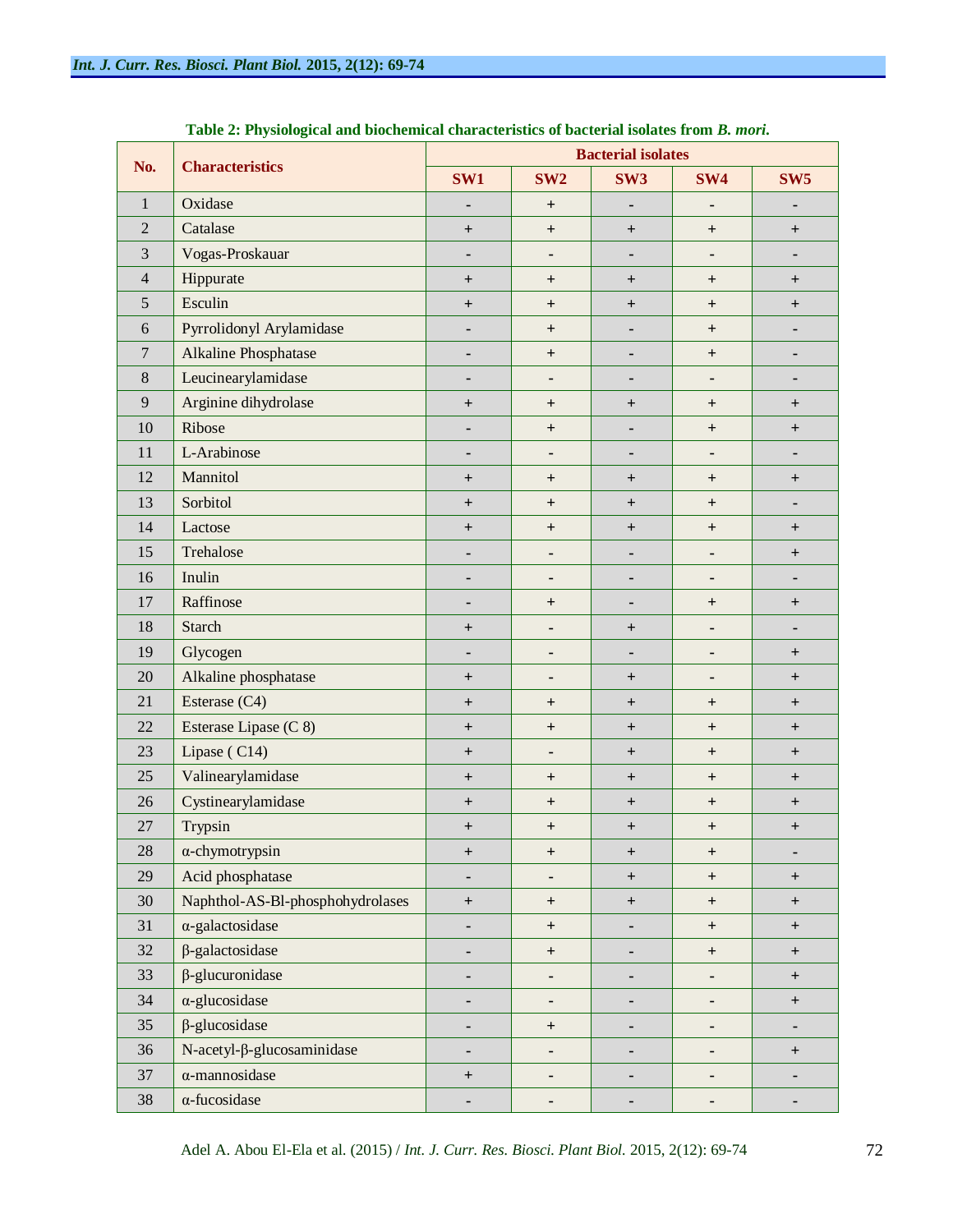| No.              | <b>Carbohydrates</b>             | <b>Bacterial isolates</b>        |                                  |                                  |                          |                                  |  |
|------------------|----------------------------------|----------------------------------|----------------------------------|----------------------------------|--------------------------|----------------------------------|--|
|                  |                                  | SW1                              | SW <sub>2</sub>                  | SW <sub>3</sub>                  | SW <sub>4</sub>          | SW <sub>5</sub>                  |  |
| $\boldsymbol{0}$ | Control                          |                                  |                                  |                                  |                          |                                  |  |
| $\mathbf{1}$     | Glycerol                         | $\ddot{}$                        | $\ddot{}$                        |                                  | $+$                      | $\overline{+}$                   |  |
| $\overline{2}$   | Erythritol                       |                                  | $\qquad \qquad \blacksquare$     |                                  |                          |                                  |  |
| $\overline{3}$   | D-Arabinose                      |                                  | $\qquad \qquad \blacksquare$     |                                  |                          |                                  |  |
| $\overline{4}$   | L-Arabinose                      | $^{+}$                           | $^{+}$                           |                                  | $^{+}$                   | $^{+}$                           |  |
| $\overline{5}$   | D-Ribose                         | $^{+}$                           | $^{+}$                           |                                  | $+$                      | $^{+}$                           |  |
| 6                | $D-Xylose$                       |                                  | $^{+}$                           |                                  | $+$                      | $^{+}$                           |  |
| $\overline{7}$   | L-Xylose                         |                                  | $\qquad \qquad \blacksquare$     |                                  |                          |                                  |  |
| $\overline{8}$   | D-Aonitol                        |                                  | $\qquad \qquad \blacksquare$     |                                  |                          |                                  |  |
| $\overline{9}$   | Methyl-β-D-Xylopyranoside        |                                  | $\overline{+}$                   |                                  |                          |                                  |  |
| 10               | D-Galactose                      |                                  | $\ddot{}$                        |                                  | $^{+}$                   | $\boldsymbol{+}$                 |  |
| 11               | D-Glucose                        | $\boldsymbol{+}$                 | $\ddot{}$                        |                                  | $^{+}$                   | $\overline{+}$                   |  |
| 12               | D-Fructose                       |                                  | $\ddot{}$                        | $\ddot{}$                        |                          | $\overline{+}$                   |  |
| $\overline{13}$  | D-Manose                         |                                  | $\ddot{}$                        |                                  | $\ddag$                  | $\overline{+}$                   |  |
| $\overline{14}$  | L-Sorbose                        |                                  | $\blacksquare$                   |                                  |                          |                                  |  |
| $\overline{15}$  | L-Rhamnose                       |                                  | $\ddot{}$                        |                                  |                          |                                  |  |
| 16               | Dulciol                          |                                  | $\overline{\phantom{a}}$         |                                  |                          |                                  |  |
| 17               | Inositol                         | $\boldsymbol{+}$                 | $\overline{\phantom{a}}$         |                                  |                          |                                  |  |
| $\overline{18}$  | D-Mannitol                       |                                  | $\ddot{}$                        |                                  | $\ddag$                  | $\boldsymbol{+}$                 |  |
| $\overline{19}$  | D-Sorbitol                       |                                  | $\overline{\phantom{m}}$         |                                  | $^{+}$                   | $\boldsymbol{+}$                 |  |
| $\overline{20}$  | Methyl-α D-Mannopyranoside       |                                  | $\overline{\phantom{m}}$         |                                  |                          |                                  |  |
| $\overline{21}$  | Methyl- $\alpha$ Glucopyranoside | $\ddot{}$                        | $\ddot{}$                        |                                  | $^{+}$                   | $\overline{+}$                   |  |
| $\overline{22}$  | N-Acetyl-Glucosamine             |                                  | $\overline{\phantom{m}}$         |                                  | $^{+}$                   | $\overline{+}$                   |  |
| $\overline{23}$  | Amygdalin                        |                                  |                                  |                                  |                          |                                  |  |
| $\overline{24}$  | Arbutin                          | $^{+}$                           | $\ddot{}$                        |                                  | $^{+}$                   | $\overline{+}$                   |  |
| $\overline{25}$  | <b>Esculin Ferric Citrate</b>    |                                  | $\ddot{}$                        | $\ddot{}$                        | $\ddot{}$                | $\overline{+}$                   |  |
| $\overline{26}$  | Salicin                          | $^{+}$                           | $\ddot{}$                        |                                  | $^{+}$                   | $\overline{+}$                   |  |
| 27               | D-Cellobiose                     | $\ddot{}$                        | $\ddot{}$                        |                                  | $^{+}$                   | $\overline{+}$                   |  |
| $\overline{28}$  | D-Maltose                        | $\ddot{}$                        | $\ddot{}$                        |                                  | $^{+}$                   | $\overline{+}$                   |  |
| $\overline{29}$  |                                  | $\ddot{}$                        | $\ddot{}$                        |                                  | $^{+}$                   | $\overline{+}$                   |  |
| $\overline{30}$  | D-Lactose                        | $\ddot{}$                        | $\ddot{}$                        |                                  | $\ddot{}$                | $\overline{+}$                   |  |
| $\overline{31}$  | D-Melibiose                      |                                  | $\ddot{}$                        |                                  |                          | $\overline{+}$                   |  |
| $\overline{32}$  | D-Saccharose (sucrose)           | $\ddot{}$                        | $\ddot{}$                        | $\ddot{}$                        | $\, +$                   | $\overline{+}$                   |  |
| $\overline{33}$  | D-Trehalose                      | $\ddot{}$                        | $\ddot{}$                        |                                  | $^{+}$                   | $\overline{+}$                   |  |
|                  | Inulin                           |                                  | $\overline{\phantom{m}}$         |                                  |                          |                                  |  |
| $\overline{34}$  | D-Melezitose                     |                                  | $\begin{array}{c} + \end{array}$ |                                  | $\ddot{}$                | $\overline{+}$                   |  |
| $\overline{35}$  | D-Raffinose                      | $^+$                             | $^{+}$                           | ٠                                | $^{+}$                   | $\begin{array}{c} + \end{array}$ |  |
| 36               | Amidon (Starch)                  | $+$                              | $\qquad \qquad +$                | $\begin{array}{c} + \end{array}$ | $^{+}$                   | $\blacksquare$                   |  |
| 37               | Glycogen                         | $\begin{array}{c} + \end{array}$ | $\qquad \qquad +$                |                                  | $\blacksquare$           | $\overline{+}$                   |  |
| $\overline{38}$  | <b>Xylitol</b>                   |                                  | $\qquad \qquad \blacksquare$     |                                  |                          | $\ddot{}$                        |  |
| $\overline{39}$  | Gentibiose                       |                                  | $\begin{array}{c} + \end{array}$ |                                  | $\overline{+}$           | $\ddot{}$                        |  |
| 40               | D-Turanose                       |                                  | $^{\mathrm{+}}$                  |                                  |                          | ٠                                |  |
| 41               | D-Lyxose                         |                                  | $\qquad \qquad \blacksquare$     |                                  | ۰                        | ٠                                |  |
| $\overline{42}$  | D-Tagtose                        |                                  | $\qquad \qquad \blacksquare$     |                                  | $\overline{+}$           | $\overline{+}$                   |  |
| $\overline{43}$  | D-Fucose                         |                                  | $\overline{\phantom{a}}$         |                                  |                          | ٠                                |  |
| 44               | L-Fucose                         |                                  | $\overline{\phantom{a}}$         |                                  |                          | ٠                                |  |
| $\overline{45}$  | D-Arabitol                       |                                  | $\overline{\phantom{a}}$         |                                  | $\overline{\phantom{a}}$ | ٠                                |  |
| 46               | L-Arabitol                       |                                  | $\overline{\phantom{a}}$         |                                  |                          | ٠                                |  |
| 47               | <b>Potassium Gluconate</b>       |                                  | $\qquad \qquad \blacksquare$     | $\blacksquare$                   | $^{+}$                   | $\ddot{}$                        |  |
| 48               | Potassium 2-Keto Gluconate       |                                  | $\overline{\phantom{a}}$         | $\blacksquare$                   | ۰                        | ٠                                |  |
| 49               | Potassium 5-Keto Gluconate       |                                  |                                  |                                  |                          |                                  |  |

#### **Table 3. Carbohydrate fermentation patterns of selected isolates by API 50 CHB system.**